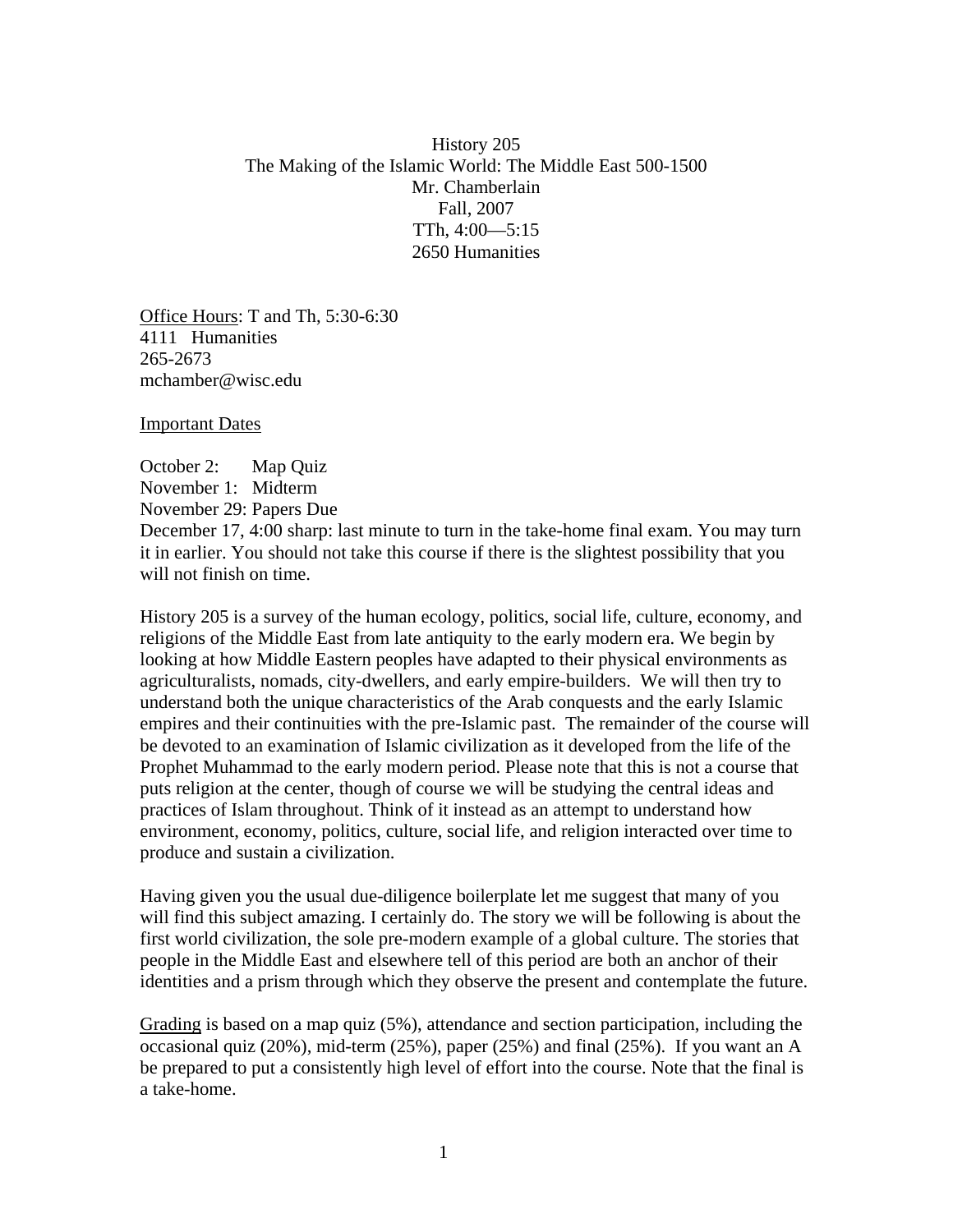## Warnings, threats, and menaces:

This course is listed as a 3-4 credit course. All undergraduates must register for four credits. All students must write a paper and attend all lectures and discussions. The lectures and the readings each cover material not covered in the other. You are responsible for both, and you will find that discussion sections are the place to pull the material together.

If you are prevented from attending either a lecture or a discussion, send your TA and me an email. I dislike yoking you to a strict attendance policy, but it will save you misery and confusion, and me the heartbreak of flunking you should you end up deserving it.

The field of medieval Islamic history is not so well established as to permit the last minute scanning of a bluffer's guide before an exam. Not only does such a book not exist, the field has yet to benefit from a comprehensive textbook. The only way to acquire a decent knowledge of the field is pull together disparate materials from textbooks, translated primary sources, and stuff that your instructor has stumbled upon and that he might remember in lecture. The only way to organize and synthesize this material is to come to lecture and to prepare for sections. The usual scams, dodges, last-second stratagems, and trusty expedients do not seem to work. So keep up.

You will have noticed that the course schedule is unbalanced, the heaviest reading at the beginning and the midterm, paper, and final all falling in November and December. There is a reason for this: the subject is unfamiliar to most of you, and I want to give you the chance to synthesize before you begin to put your thoughts on paper. This places a special responsibility on you. Do not flag, procrastinate, postpone, or go easy on yourself the first six weeks of the course.

Finally, take care with resources on the web. The course home page will have a list of relatively reliable links, but you must check them out and cite them diligently. Not-toobad sources for other fields, Wikipedia for example, are often flat wrong when it comes to Islamic history. You would do the world a service were you to correct it as you go along.

Oh, and by the way, I've heard though can hardly believe that some faculty have advanced their personal political views in their classes. Standing offer: I'll give an A to anyone who succeeds in figuring out my views on any current hot issue. If you are wrong, sorry, this is a pay-for-play proposal, I'll have to shave a half-point off your final grade. Don't want to turn this into twenty questions.

Textbooks (available at the University Bookstore).

Michael Cook, Muhammad.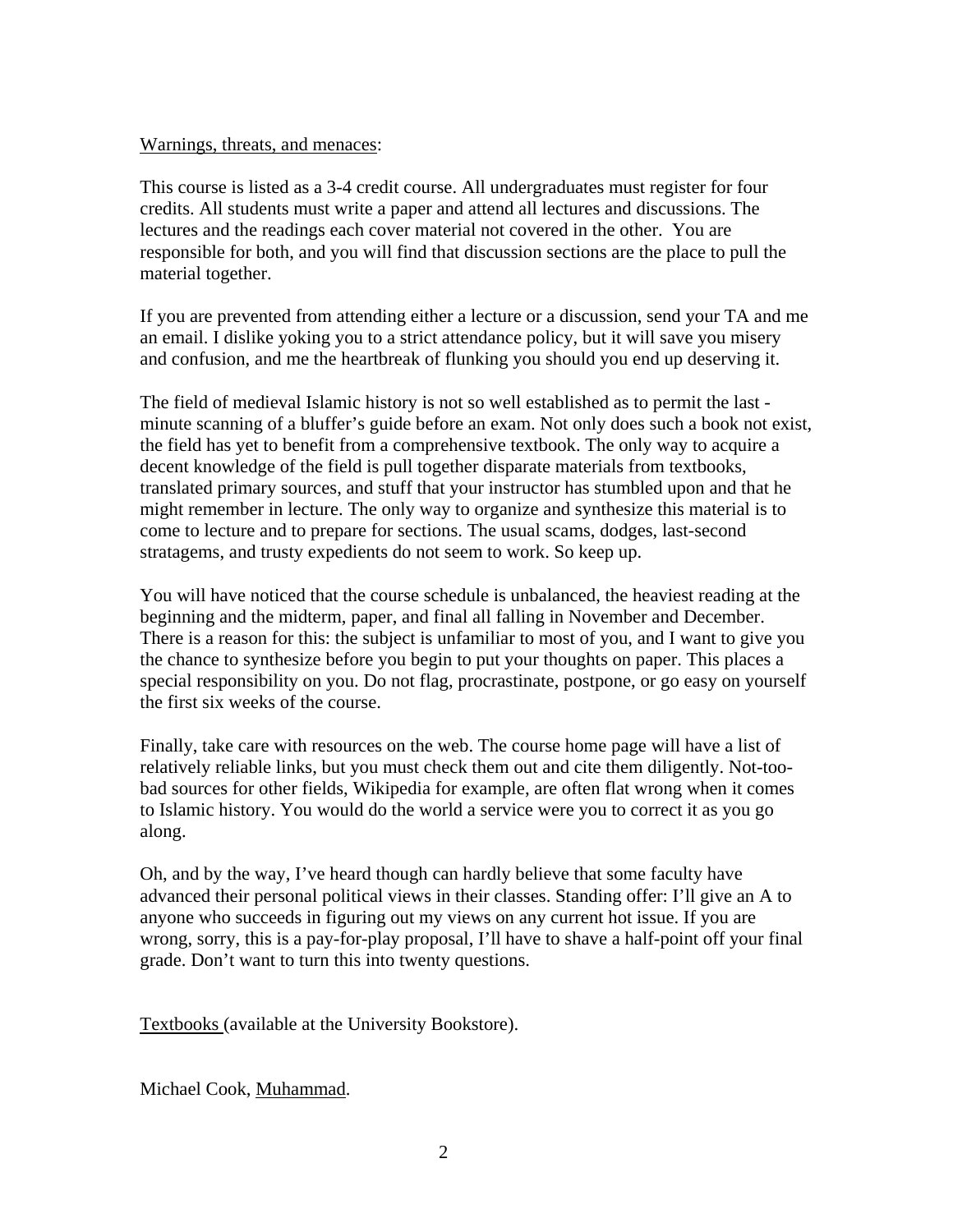Michael Cook, The Qur'an: a Very Short Introduction.

Robert Irwin, Night and Horses and the Desert: an Anthology of Classical Arabic Literature.

Albert Hourani, A History of the Arab Peoples.

We will also read translated primary sources posted on the course home-page located at learn@uw. Make sure you take a look soon.

## Lectures and Readings

Weeks 1 and 2: Sep. 4, 6, 11, 13: Course description, Human geography: peasants, city-people, nomads; early states and empires; trade. Reading: Hourani, Prologue; Irwin, 1-29; "Ibn Khaldun on Pastoral Nomads" (learn@uw). Week 3: Sep. 18, 20 Arabia and the Arabs in Late Antiquity; life of the Prophet Muhammad; The Qur'ân. Reading: Hourani, 7-22; Cook, Muhammad; Cook, The Qur'an; Irwin 30-41; Ibn Ishaq, Biography of the Prophet, selections" (learn@uw, and note: read this over the next two weeks as required readings slacken) Week 4: Sep. 25, 27 The Arab conquests and the formation of an Islamic empire. Reading: Hourani, 22-38; Irwin, 42-67. Week 5: Oct. 2, 4 Cult, ritual, basic doctrines of Islam. (Map Quiz) Reading; Hourani, 38-75 (for overview only, we will cover this material in detail later) and 147-158. Week 6: Oct. 9, 11 The `Abbâsid Empire and the formation of an Islamic cultural style; literature, architecture; translation from Greek to Arabic.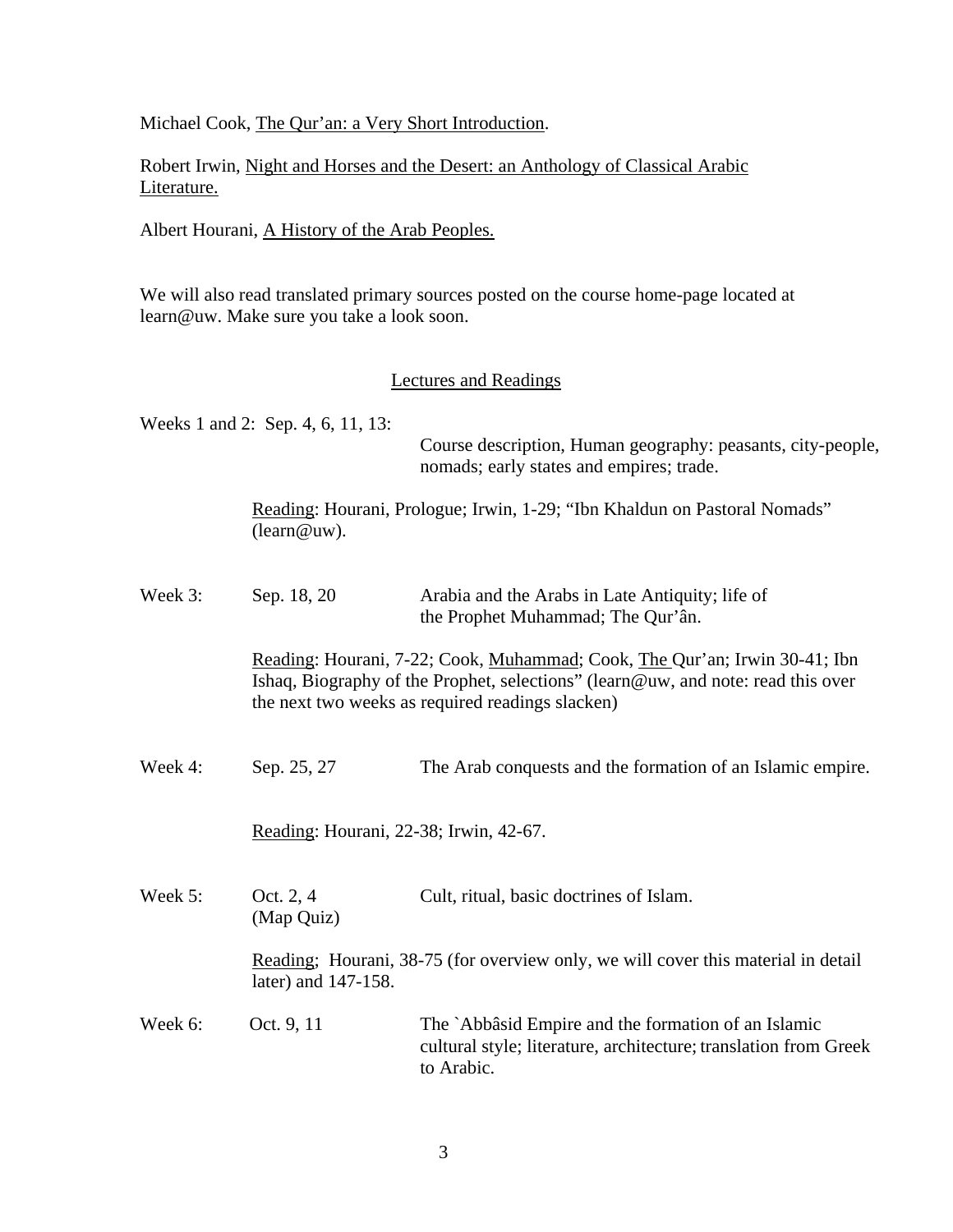|                 | Reading: Irwin, 68-147 (read Irwin over the next two weeks) "Baghdad and<br>Provinces, Lewis translation (learn@uw); "Poets, scholars, physicians, Lewis<br>translation" (learn@uw). |                                                                                                               |
|-----------------|--------------------------------------------------------------------------------------------------------------------------------------------------------------------------------------|---------------------------------------------------------------------------------------------------------------|
| Week 7:         | Oct. 16, 18                                                                                                                                                                          | Religion and communal life: Sunnis and Shi`a; Christians<br>and Jews; conversion.                             |
|                 | Reading: Hourani; "Status of non-Muslims, Lewis translation" (learn@uw)                                                                                                              |                                                                                                               |
| Week 8:         | Oct 23, 25                                                                                                                                                                           | Economy and trade; the collapse of the `Abbasid Empire.                                                       |
| Week 9:         | Oct 30, Nov 1                                                                                                                                                                        | Review and midterm                                                                                            |
| <b>Week 10:</b> | Nov. 6, 8                                                                                                                                                                            | Scholars, soldiers, and sultans: Islamic<br>cultural, social, and political institutions of the Middle Period |
|                 | Reading: Hourani, 83-141; "Law, `ulama', Lewis translation" (learn@uw)                                                                                                               |                                                                                                               |
| Week 11:        | Nov. 13, 15                                                                                                                                                                          | The era of invasions: Turks, Crusaders, and Mongols.                                                          |
|                 |                                                                                                                                                                                      | Reading: McNeill and Waldman, 185-206; 249-272 (learn@uw); Irwin, 314-448.                                    |
|                 | Weeks 12, 13: Nov. 20, 27, 29,                                                                                                                                                       | Islamic Law and Sufism, education.                                                                            |
|                 | Reading: Hourani, 158-208;                                                                                                                                                           |                                                                                                               |
| Week 14:        | Dec. 4, 6                                                                                                                                                                            | The Middle East and Europe to 1500.                                                                           |
|                 | Reading: "Cook, Brief History of the Human Race, 2" (learn@uw)                                                                                                                       |                                                                                                               |
| Week 15:        | Dec. 11, 13                                                                                                                                                                          | <b>Summary and Review</b>                                                                                     |
|                 |                                                                                                                                                                                      |                                                                                                               |

## Papers